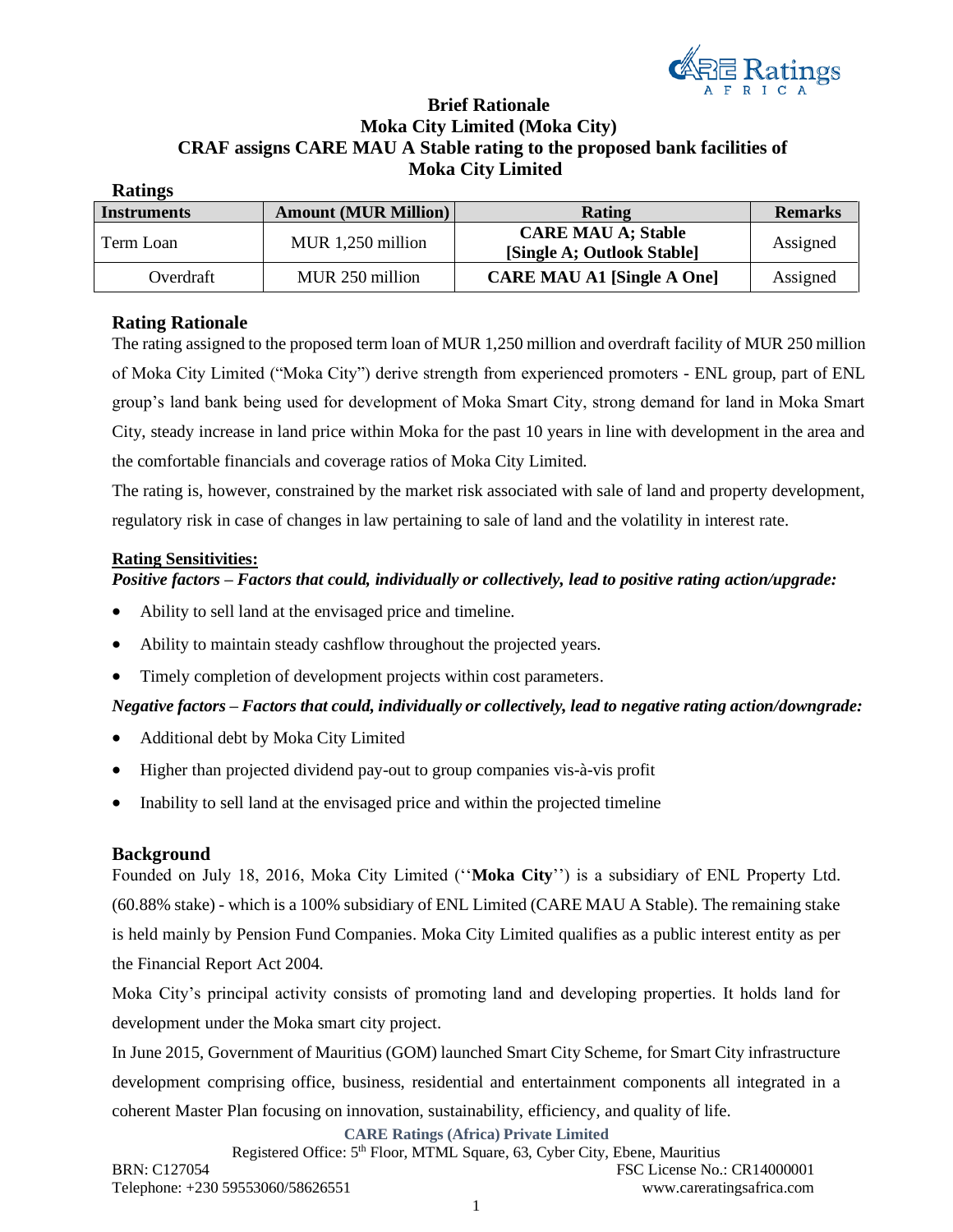

ENL Limited is the custodian of around 23,000 arpents of land. The company grows sugar cane on 15,000 arpent. The balance is sellable agricultural land in and around Moka. The company is converting part of this land with GOM approval for development of Smart City.

**Launch of Moka Smart City:** Post introduction of Smart City Scheme (June 2015), ENL Limited incorporated Moka City Limited in June 2016 through amalgamation of various entities in return for shares. Moka City Limited then applied for a Smart City Certificate for development of freehold land of 454 arpent. In November 2017, GOM provided Smart City Certificate to Moka City Limited for the development of residential units, commercial offices, educational facilities, sports, medical and bus terminus over 454 arpent of land. Development of Phase I took place in the region of Bagatelle.

In 2018, ENL got the approval from Govt. of Mauritius to develop 1,000 arpent. Accordingly, for the Phase II, Moka City Limited acquired 534 arpent of land from ENL Limited which was financed by a MUR 3.6 billion equity raising.

Over last 3 years, ENL Limited has been converting agricultural land (with GOM approval under Moka Smart City Scheme) in and around Moka region and transferring them to ENL Property (against redeemable shares) which in turn was transferred to Moka City (against redeemable shares). The cost of such land to ENL Limited is negligible, since ENL group has been holding these land for more than 100 years. As per plans submitted to GOM, Moka Smart City, is proposed to be developed on 1,000 arpent of land over 15 years.

Moka City will develop infrastructure on these land (roads, power, water, boundaries, land scaping & beautification,) and sell it at an average price of Mur 25-35 million per arpent (current market price).

**Purpose of proposed facilities:** Moka City proposes to raise a term loan of MUR 1,250 million and overdraft facility of MUR 250 million over a period of between 7 to 15 years. The proceeds from the term loan will be utilized to repay the existing bank overdraft facility of MUR 900 million and the remaining amount to finance development of infrastructure. The term loan has repayment between the  $7<sup>th</sup>$  and  $15<sup>th</sup>$ year.

#### **Disclaimer**

CARE Ratings (Africa) Private Limited ("CRAF")'s ratings are opinions on the likelihood of timely payment of the obligations under the rated instrument and are not recommendations to sanction, renew, disburse or recall the concerned bank facilities or to buy, sell or hold any security. CRAF's ratings do not convey suitability or price for the investor. CRAF's ratings do not constitute an audit on the rated entity. CRAF has based its ratings/outlooks on information obtained from sources believed by it to be accurate and reliable. CRAF does not, however, guarantee the accuracy, adequacy or completeness of any information and is not responsible for any errors or omissions or for the results obtained from the use of such information. Most entities whose bank facilities/instruments are rated by CRAF have paid a credit rating fee, based on the amount and type of bank facilities/instruments. CRAF may also have other commercial transactions with the entity. In case of partnership/proprietary concerns, the rating /outlook assigned by CRAF is, inter-alia, based on the capital deployed by the partners/proprietor and the financial strength of the firm at present. The rating/outlook may undergo change in case of withdrawal of capital or the unsecured loans brought in by the partners/proprietor in addition to the financial performance and other relevant factors. CRAF is not responsible for any errors and states that it has no financial liability whatsoever to the users of CRAF's rating.

CRAF's ratings do not factor in any rating related trigger clauses as per the terms of the facility/instrument, which may involve acceleration of payments in case of rating downgrades. However, if any such clauses are introduced and if triggered, the ratings may see volatility and sharp downgrades.

### **CARE Ratings (Africa) Private Limited**

Registered Office: 5th Floor, MTML Square, 63, Cyber City, Ebene, Mauritius BRN: C127054 FSC License No.: CR14000001 Telephone: +230 59553060/58626551 www.careratingsafrica.com